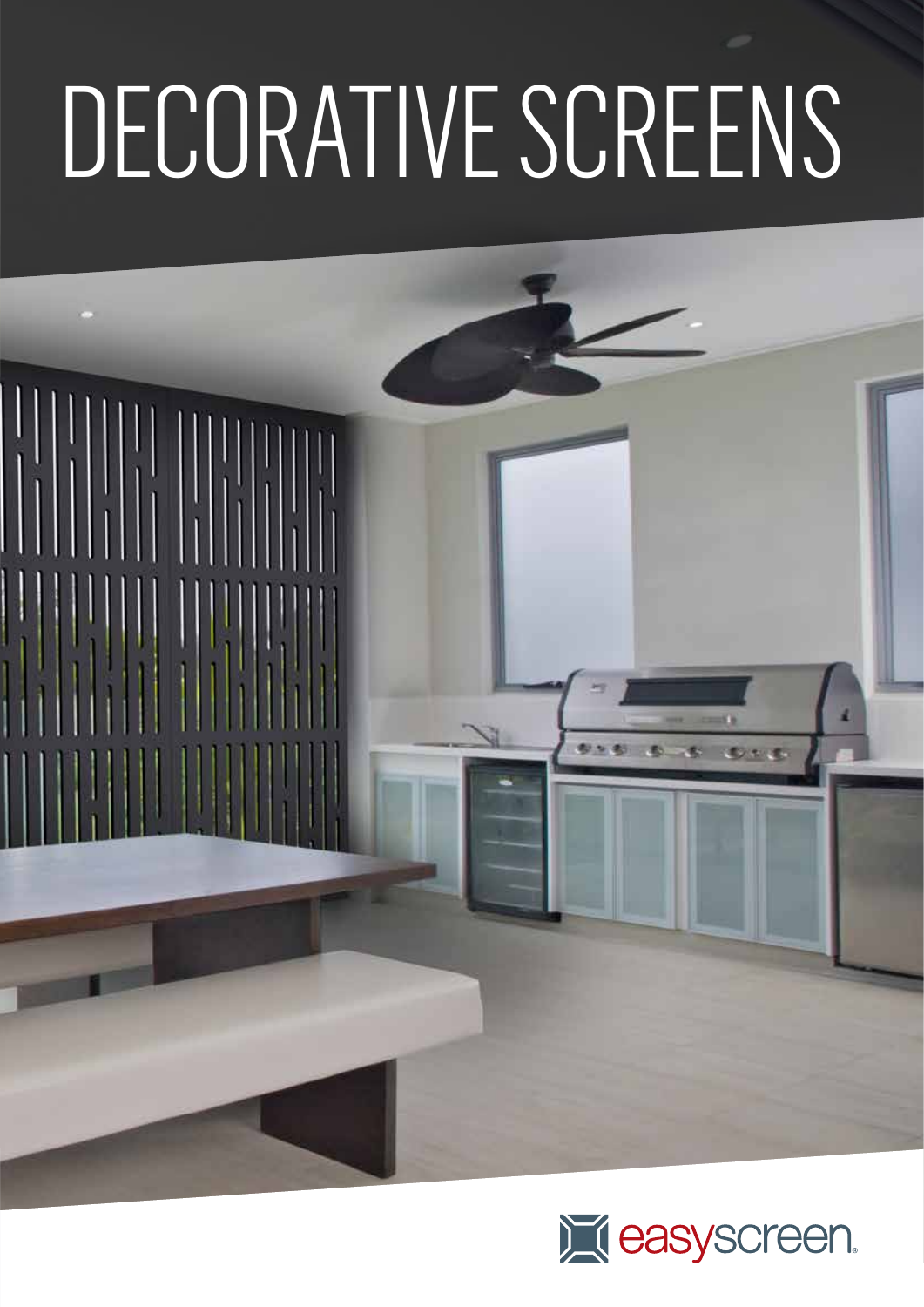

Privacy, functionality and

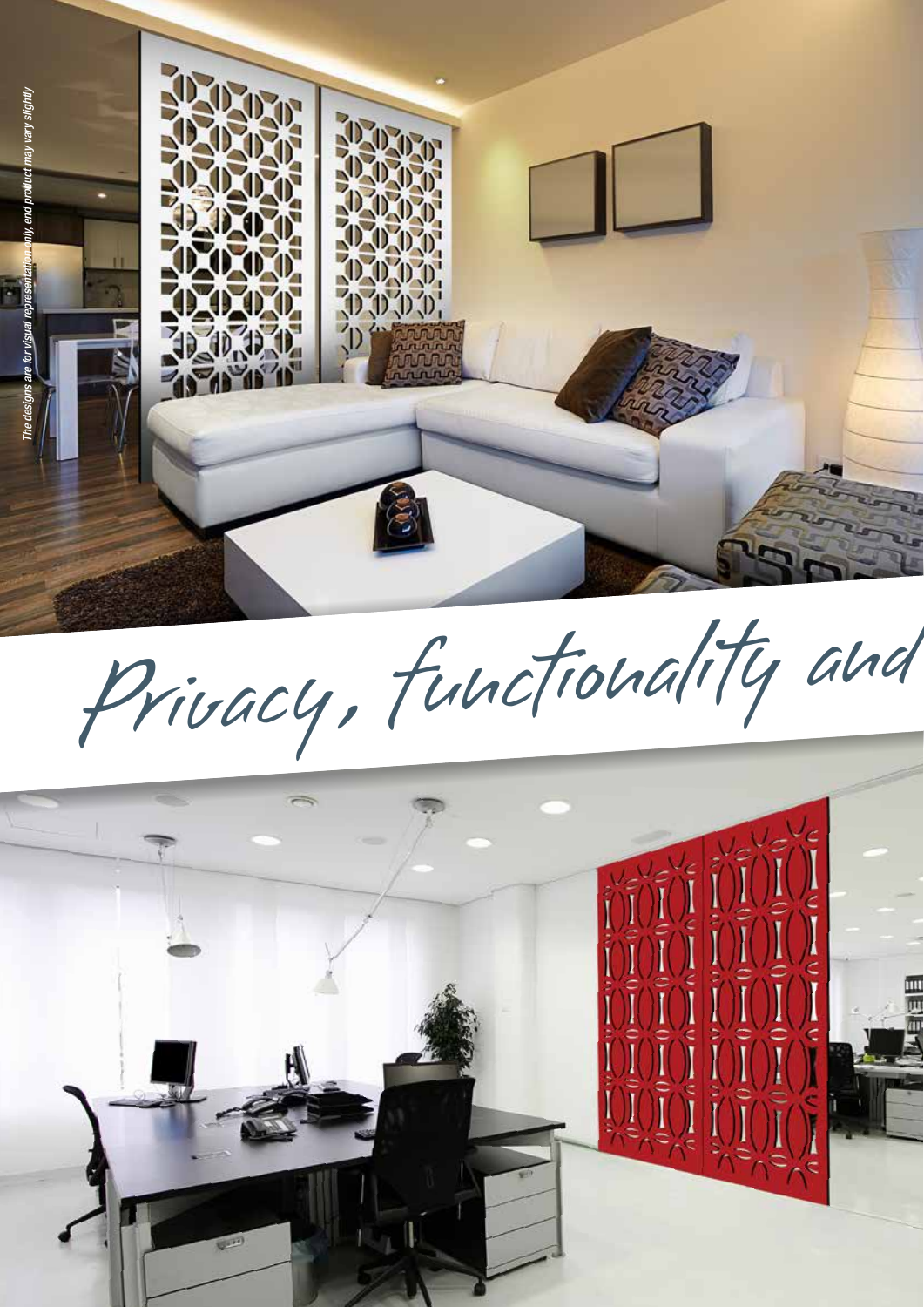

creativity all rolled into one

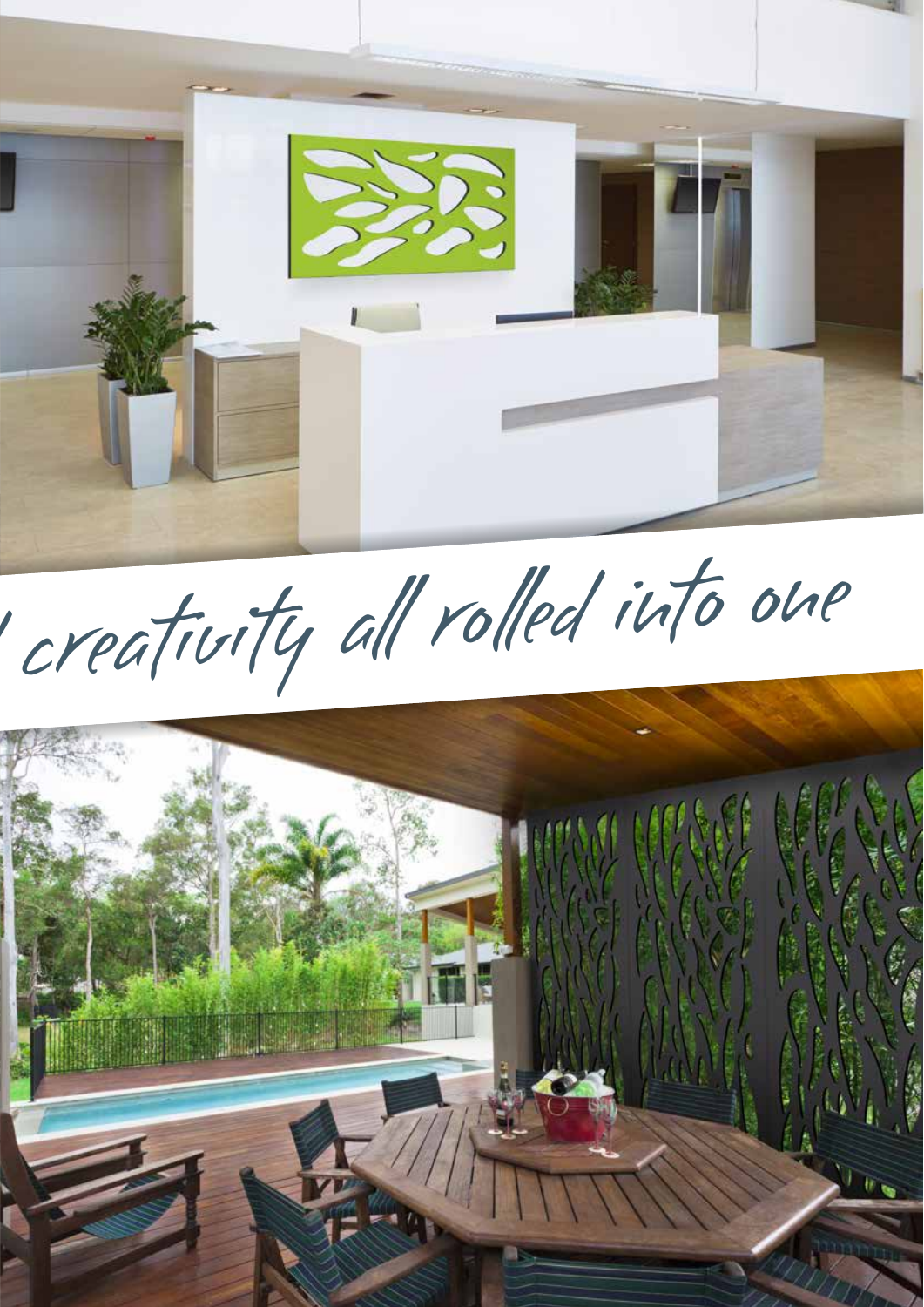## OUR **STANDARD** RANGE

#### **IMPORTANT INFORMATION**

- All screens have a primer coat applied to both faces ready for final coat finish.
- The Standard 2700 screens have a wider border (150mm) top & bottom for additional support.
- The Standard 2700 screens can be trimmed to suit opening heights from 2700 to 2400.
- Sizing is nominal and may vary slightly to exact dimensions shown.
- Weight per sheet is approximate based on base panel less perforated area.
- Ensure framing or support area used is capable of supporting total panel weight.

Ideal for Decorative and Privacy screening in Commercial and Residential Applications.

Suitable for use in undercover areas such as patios and pergolas, providing a unique backdrop to a BBQ area or to create personal private spaces around the home or office.







**RETRO** STANDARD **STUDIO** STANDARD



**HALO** STANDARD **NATURE** STANDARD

#### **STANDARD DECORATIVE SCREENS**

| <b>Base Board</b> | <b>Use</b>    | <b>Height</b> | <b>Width</b> | <b>Thickness</b> | *Weight/sheet      |
|-------------------|---------------|---------------|--------------|------------------|--------------------|
| MDF MR 12mm       | Interior      | 2420          | 1214         | 12mm             | $22$ kg            |
| MDF MR 12mm       | Interior      | 2720          | 1214         | 12mm             | $28$ kg            |
| HARDBOARD 9.5mm   | Semi-Exterior | 2745          | 1218         | 9.5mm            | $28$ <sub>kg</sub> |

Note: Screen designs can be applied to a varying range of base board materials and produced as a Special Made to Order Product. Additional pricing and lead time will apply. Please enquire via your local Reseller.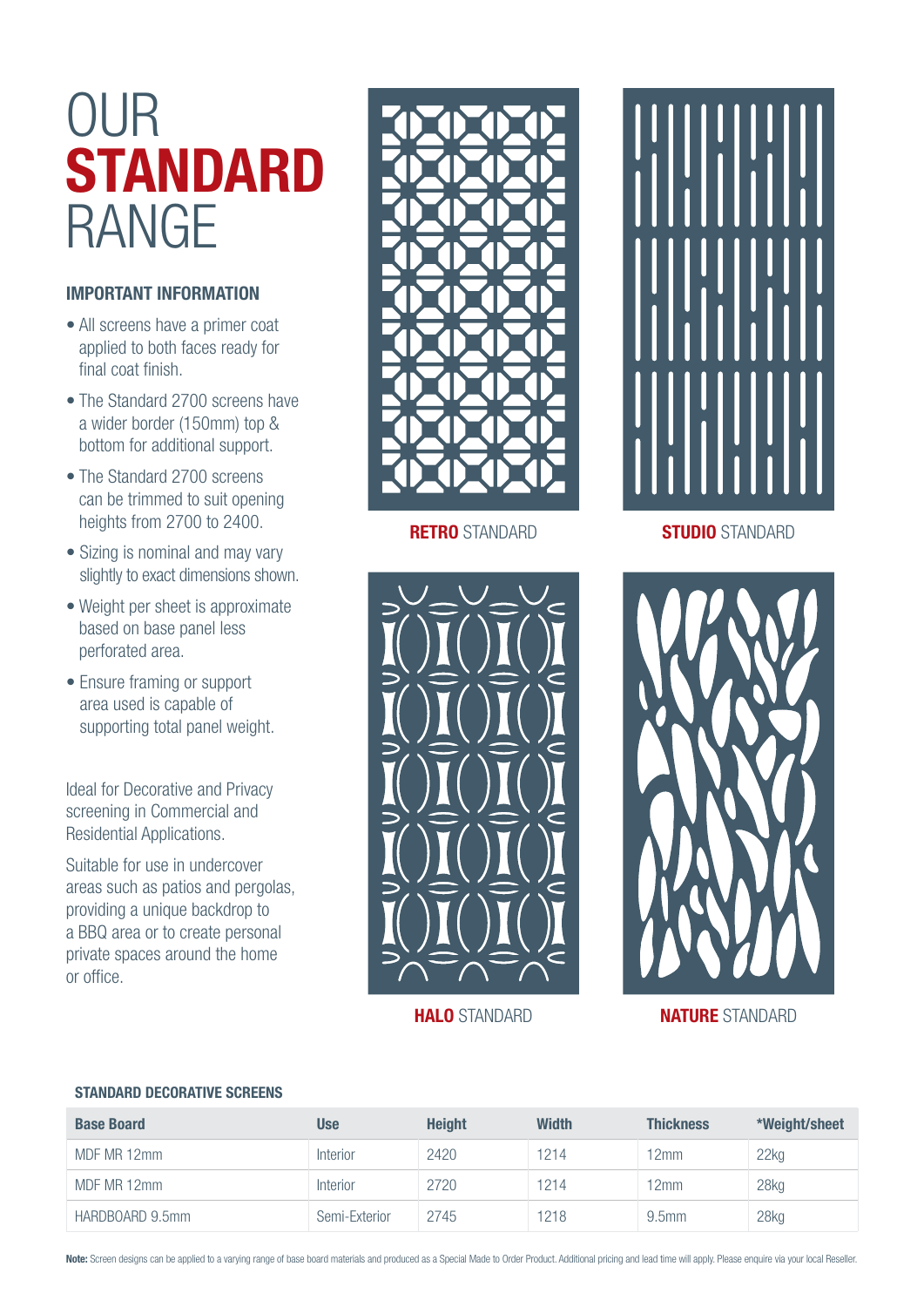### OUR **MINI** RANGE

#### **IMPORTANT INFORMATION**

- All screens have a primer coat applied to both faces ready for final coat finish.
- Sizing is nominal and may vary slightly to exact dimensions shown.
- Weight per sheet is approximate based on base panel less perforated area.
- Ensure framing or support area used is capable of supporting total panel weight.

The Mini range of decorative screens are perfect when wanting a unique look to finish off a feature wall or entrance area.

The use of multiple panels, both vertically and horizontally are an easy way of producing a creative, visual impact.

The Mini range are great for smaller feature partitioning or simply used as wall art décor.

And they come pre-primed ready to paint so you can add your own final finish to compliment your overall colour pallet.



**RETRO** MINI **STUDIO** MINI





**HALO** MINI **NATURE** MINI

#### **MINI DECORATIVE SCREENS**

| <b>Base Board Material Options</b> | <b>Use</b>    | Lenath | <b>Width</b> | <b>Thickness</b> | *Weight/sheet |
|------------------------------------|---------------|--------|--------------|------------------|---------------|
| MDF MR 9mm                         | Interior      | 1200   | 600          | 9 <sub>mm</sub>  | 5kg           |
| HARDBOARD 9.5mm                    | Semi-Exterior | 1200   | 600          | $9.5$ mm         | 8kg           |

**Note:** No installation fittings or hanging accessories are provided with screens. To be purchased separately.

Easycraft has a policy of continuous product testing and improvement. For this reason we reserve the right to make any changes or modifications to the information contained in this document as we consider necessary and without notice. (updated January 2015. E&OE)

Screen designs can be applied to a varying range of base board materials and produced as a Special Made to Order Product. Additional pricing and lead time will apply. Please enquire via your local Reseller.